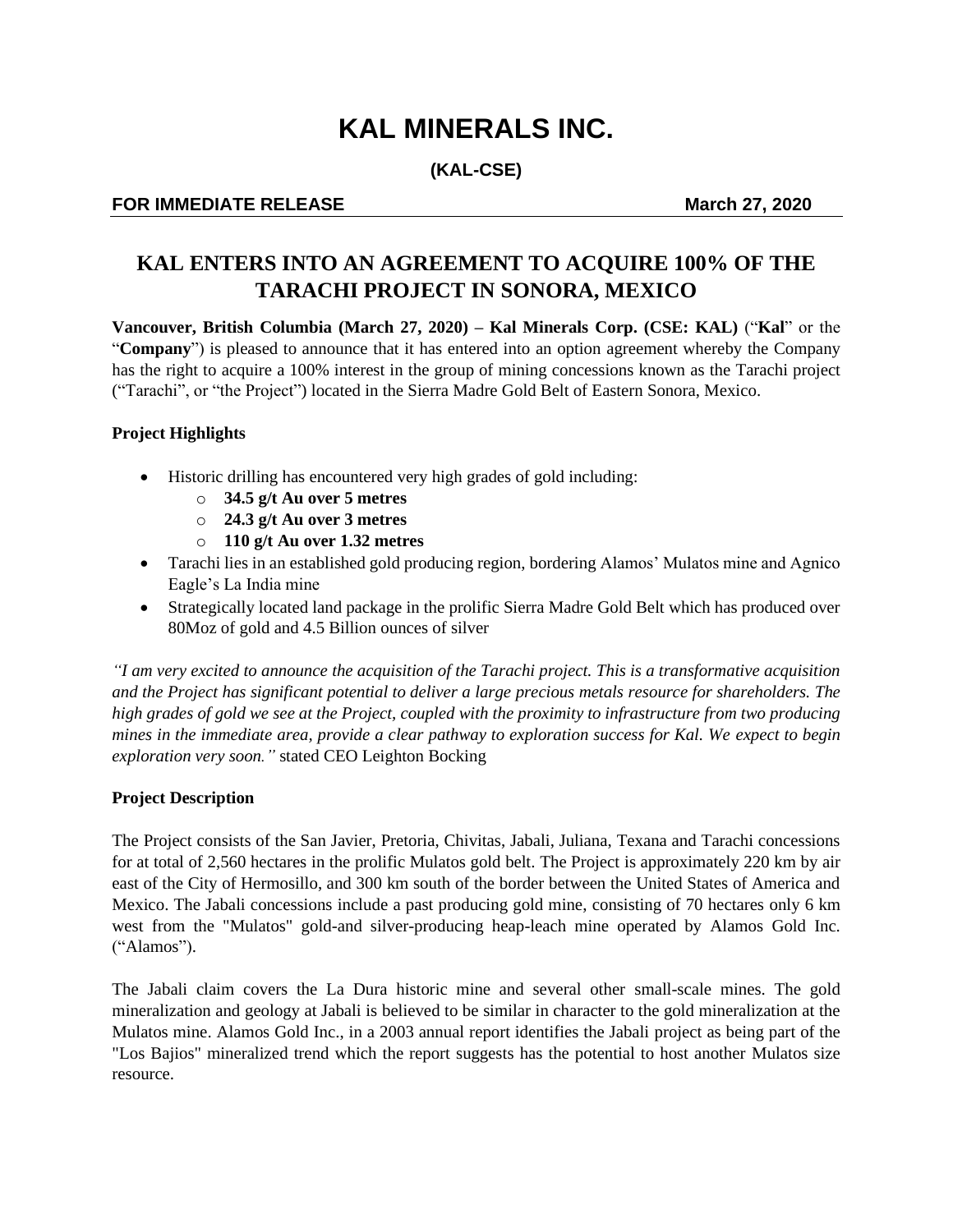The Mulatos gold belt is part of the Sierra Madre gold and silver belt that also hosts the operating Mulatos gold mine immediately southeast of the La India property and the Pinos Altos mine and the Creston Mascota deposit 70 kilometres to the southeast.

Mineralization occurs within silicified rhyodacite and is associated with vuggy silica alteration, and breccia with iron oxide (hematite and specularite). Native gold occurs along late-stage fracture coatings in the breccias and is locally associated with barite. Past exploration has returned values from trace to 30g/t Au in grab samples. Native gold has also been identified in outcrop on the southern extension of the La Dura mine trend.

### **Deal Terms**

The Company has the right and option to acquire from Minerales de Tarachi de R.L. de C.V. an undivided 100% right, title and interest in and to the Project by making cash payments of an aggregate of \$5,000,000 to the Optionor, to be paid as follows:

- $$25,000$  on the effective date of the option agreement (the "Effective Date")
- 75,000 due 5 days after the closing of the Company's next financing
- \$100,000 in cash on or before the first anniversary of the Effective Date
- \$100,000 in cash on or before the second anniversary of the Effective Date
- \$100,000 in cash on or before the third anniversary of the Effective Date
- \$4,600,000 in cash on or before the fourth anniversary of the Effective Date

In order to exercise the option, the Company must also issue a total of 5,000,000 Shares as follows:

- 1,250,000 Shares on the Effective Date;
- 1,250,000 Shares on or before the first anniversary of the Effective Date
- 1,250,000 Shares on or before the second anniversary of the Effective Date
- 1,250,000 Shares on or before the third anniversary of the Effective Date

#### **Next Steps**

The Company will begin an initial work program to identify immediate drill targets with the goal of delineating a NI-43 101 compliant resource in the future. The Company's geological crew will be visiting the Project as soon as possible to prepare a technical report including work recommendations.

#### **Finders Fee**

In conjunction with the transaction, the Company will pay a finder's fee of 5% to Rioro Mining Corp.

# **About the Tarachi Project**

Kal has an option to acquire 100% of a group of concessions in the Sierra Madre gold belt known as the Tarachi projects. The Project is approximately 220 kilometres ("km") by air east of the City of Hermosillo, and 300km south of the border between the United States of America and Mexico. The Tarachi projects include the El Jabali past producing gold mine, consisting of 70 hectares located in east Sonora in the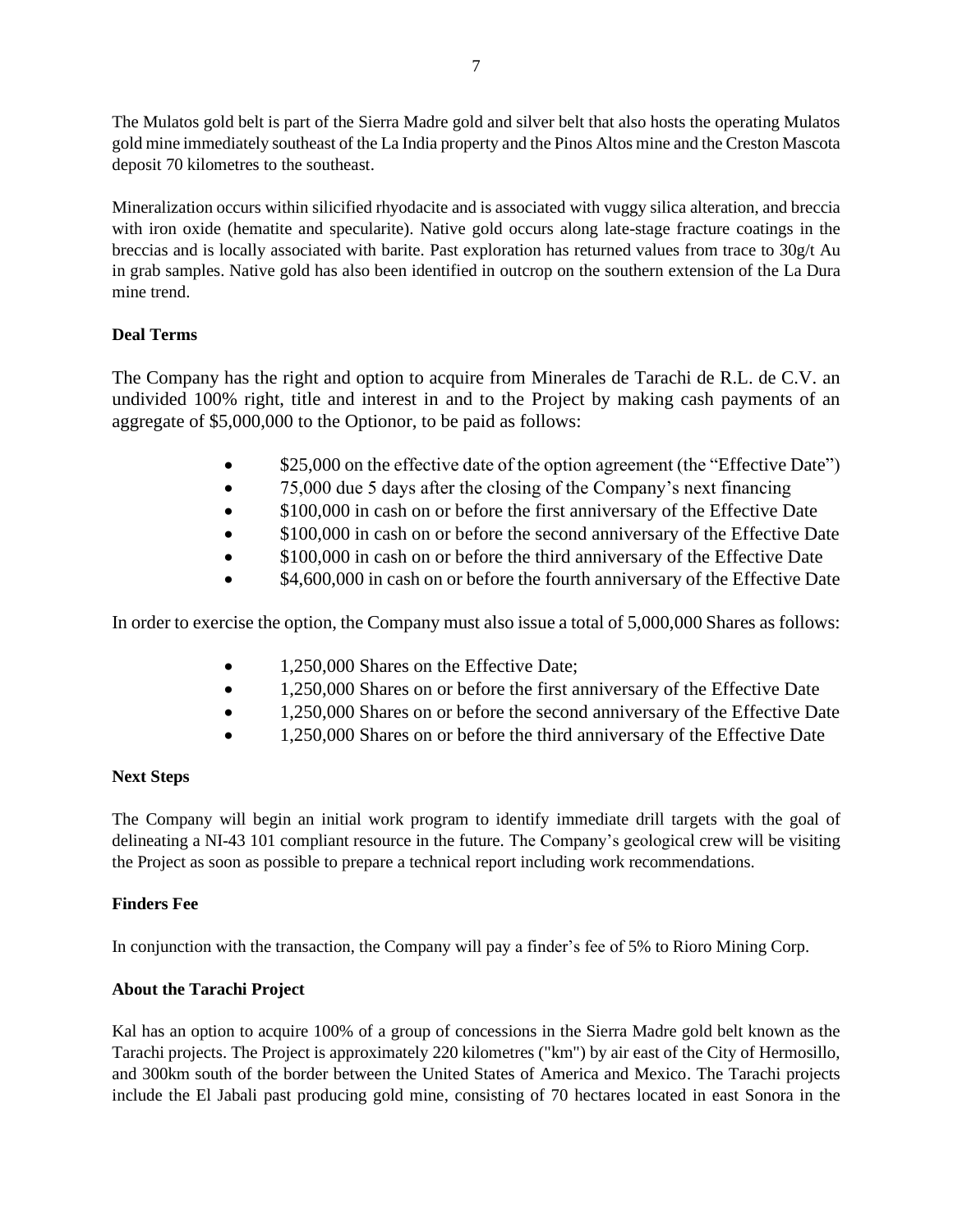Mulatos gold belt. The property is located only six km west from Alamos Gold Inc.'s "Mulatos" gold-and silver-producing heap-leach mine.

#### **Qualified Person**

Lorne Warner, P.Geo, a consultant of the company is a qualified person as defined by National Instrument 43-101, has reviewed and approved the scientific and technical disclosure in this news release.

**Contact Information:** For more information and to sign-up to the mailing list, please contact: Martin Bajic, CFO Tel: (604) 551-6770 Email: martin@nwcapital.ca

#### **SPECIAL NOTE REGARDING FORWARD LOOKING STATEMENTS**

This news release includes certain "Forward‐Looking Statements" within the meaning of the United States Private Securities Litigation Reform Act of 1995 and "forward‐looking information" under applicable Canadian securities laws. When used in this news release, the words "anticipate", "believe", "estimate", "expect", "target", "plan", "forecast", "may", "would", "could", "schedule" and similar words or expressions, identify forward‐looking statements or information. These forward‐looking statements or information relate to, among other things: the exploration and development of the Project; future mineral exploration, development and production including the identification of a work program.

Forward‐looking statements and forward‐looking information relating to any future mineral production, liquidity, enhanced value and capital markets profile of Kal, future growth potential for Kal and its business, and future exploration plans are based on management's reasonable assumptions, estimates, expectations, analyses and opinions, which are based on management's experience and perception of trends, current conditions and expected developments, and other factors that management believes are relevant and reasonable in the circumstances, but which may prove to be incorrect. Assumptions have been made regarding, among other things, the price of silver, gold and other metals; costs of exploration and development; the estimated costs of development of exploration projects; Kal's ability to operate in a safe and effective manner and its ability to obtain financing on reasonable terms.

These statements reflect Kal's respective current views with respect to future events and are necessarily based upon a number of other assumptions and estimates that, while considered reasonable by management, are inherently subject to significant business, economic, competitive, political and social uncertainties and contingencies. Many factors, both known and unknown, could cause actual results, performance or achievements to be materially different from the results, performance or achievements that are or may be expressed or implied by such forward‐looking statements or forward-looking information and Kal has made assumptions and estimates based on or related to many of these factors. Such factors include, without limitation: satisfaction or waiver of all applicable conditions to closing fluctuations in general macroeconomic conditions; fluctuations in securities markets and the market price of Kal's common shares; and the factors identified under the caption "Risk Factors" in Kal's management discussion and analysis. Readers are cautioned against attributing undue certainty to forward‐looking statements or forward-looking information. Although Kal has attempted to identify important factors that could cause actual results to differ materially, there may be other factors that cause results not to be anticipated, estimated or intended. Kal does not intend, and does not assume any obligation, to update these forward-looking statements or